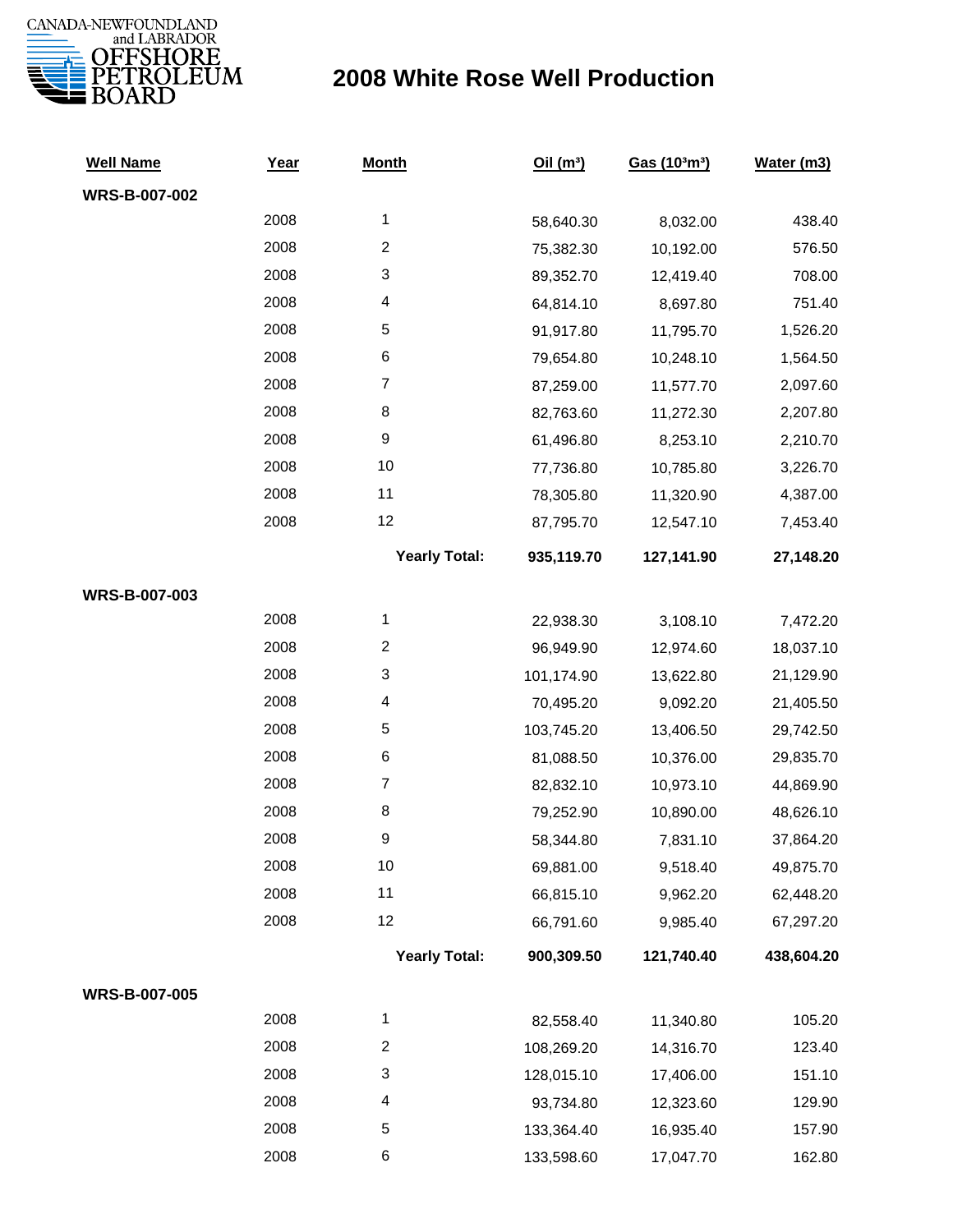

## **2008 White Rose Well Production**

| <b>Well Name</b>      | Year | <b>Month</b>         | Oil(m <sup>3</sup> ) | Gas (103m3) | Water (m3) |
|-----------------------|------|----------------------|----------------------|-------------|------------|
|                       | 2008 | $\overline{7}$       | 130,856.50           | 17,726.10   | 159.10     |
|                       | 2008 | 8                    | 152,736.20           | 21,004.40   | 1,196.10   |
|                       | 2008 | 9                    | 112,498.10           | 14,764.00   | 4,048.80   |
|                       | 2008 | 10                   | 152,336.30           | 20,859.70   | 7,742.30   |
|                       | 2008 | 11                   | 159,094.40           | 22,396.60   | 12,258.40  |
|                       | 2008 | 12                   | 158,769.40           | 22,897.00   | 17,122.40  |
|                       |      | <b>Yearly Total:</b> | 1,545,831.40         | 209,018.00  | 43,357.40  |
| WRS-B-007-010         |      |                      |                      |             |            |
|                       | 2008 | 9                    | 14,373.40            | 1,698.00    | 95.00      |
|                       | 2008 | 10                   | 40,532.10            | 5,059.00    | 852.70     |
|                       |      | <b>Yearly Total:</b> | 54,905.50            | 6,757.00    | 947.70     |
| <b>WRS-B-007-010Z</b> |      |                      |                      |             |            |
|                       | 2008 | 11                   | 35,051.60            | 4,793.10    | 1,438.50   |
|                       | 2008 | 12                   | 31,218.70            | 4,248.10    | 4,389.30   |
|                       |      | <b>Yearly Total:</b> | 66,270.30            | 9,041.20    | 5,827.80   |
| <b>WRS-E-018-002</b>  |      |                      |                      |             |            |
|                       | 2008 | $\mathbf{1}$         | 0.00                 | 0.00        | 0.00       |
|                       | 2008 | $\overline{c}$       | 21,933.50            | 3,404.80    | 25,423.80  |
|                       | 2008 | 3                    | 36,722.50            | 6,199.20    | 52,386.10  |
|                       | 2008 | 4                    | 30,635.10            | 5,144.90    | 44,763.00  |
|                       | 2008 | 5                    | 55,056.30            | 10,095.50   | 63,491.60  |
|                       | 2008 | 6                    | 63,283.10            | 11,684.50   | 56,283.00  |
|                       | 2008 | $\overline{7}$       | 57,495.60            | 10,962.70   | 60,556.10  |
|                       | 2008 | 8                    | 48,336.00            | 9,922.80    | 53,196.70  |
|                       | 2008 | 9                    | 40,881.20            | 8,585.00    | 53,677.00  |
|                       | 2008 | 10                   | 41,921.00            | 8,192.20    | 57,791.60  |
|                       | 2008 | 11                   | 0.00                 | 0.00        | 0.00       |
|                       |      | <b>Yearly Total:</b> | 396,264.30           | 74,191.60   | 467,568.90 |
| WRS-E-018-004         |      |                      |                      |             |            |
|                       | 2008 | $\mathbf{1}$         | 31,657.50            | 5,913.60    | 6,017.20   |
|                       | 2008 | $\overline{c}$       | 63,521.30            | 9,587.30    | 9,644.40   |
|                       | 2008 | 3                    | 71,117.30            | 14,666.00   | 11,793.80  |
|                       | 2008 | 4                    | 46,627.50            | 8,628.50    | 9,885.80   |
|                       | 2008 | 5                    | 49,226.60            | 12,404.40   | 10,504.60  |
|                       | 2008 | 6                    | 51,948.10            | 9,239.50    | 23,480.80  |